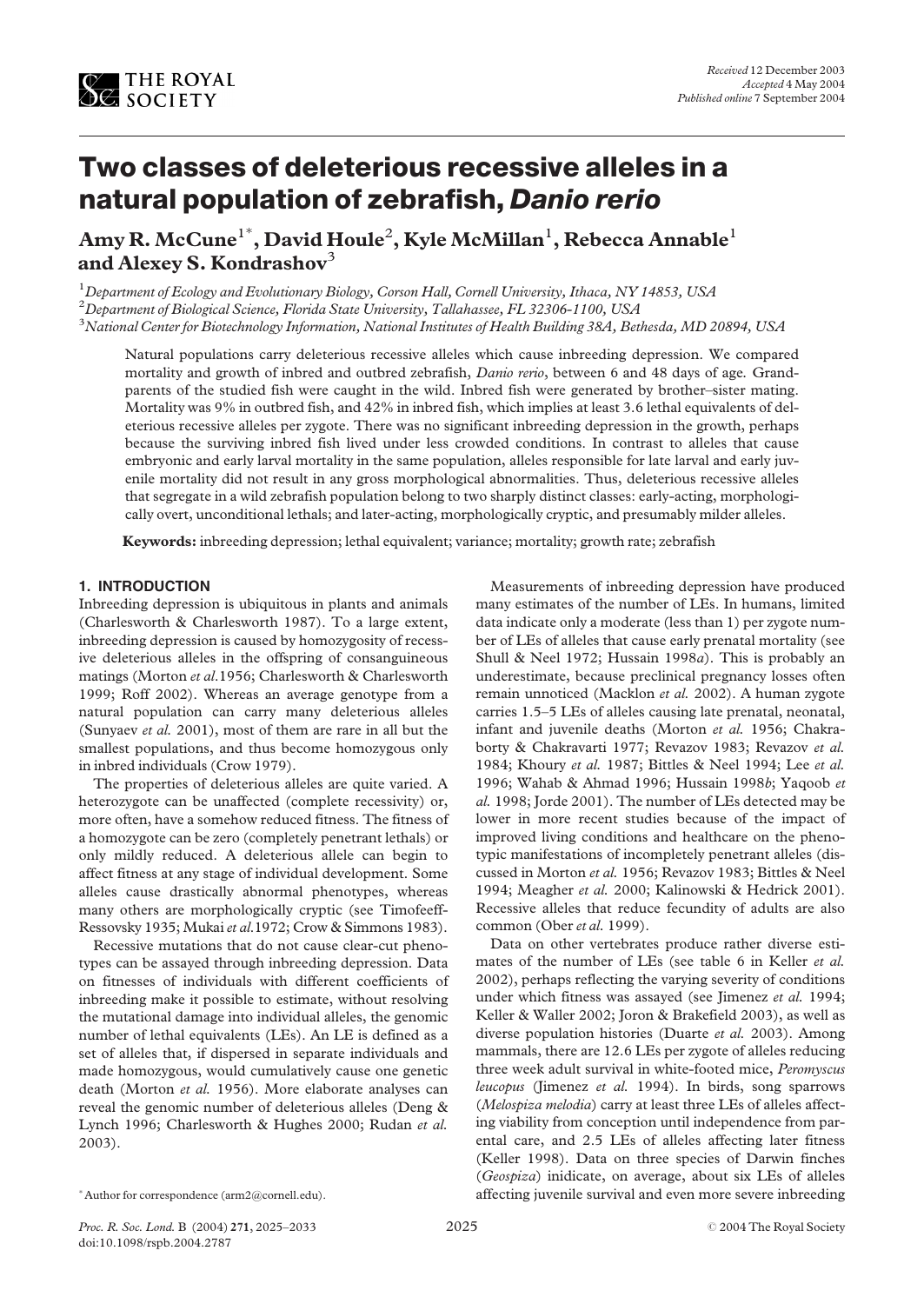depression later in life (Keller et al. 2002). In total, there are ca. 15 LEs, affecting all components of fitness through all stages of life, in the collared flycatcher Ficedula albicollis (Kruuk et al. 2002). Data on invertebrates (see, for example, Coutellec-Vreto et al. 1998; Launey & Hedgecock 2001; Haag et al. 2002; Kristensen et al. 2003; Joron & Brakefield 2003) and plants (see, for example, Charlesworth et al. 1994; Remington & O'Malley 2000) are generally consistent with estimates obtained for vertebrates.

In the wild populations of two species of fishes, bluefin killifish (Lucania goodei) and zebrafish (Danio rerio), an individual carries on average ca. 1.5–2.0 morphologically overt, early-acting, completely penetrant recessive lethals (McCune et al. 2002), which is in line with data on Xenopus laevis (Krotoski et al. 1985) and several species of Drosophila (Lewontin 1974). Of the 55 early-acting recessive lethals detected in these two fishes, L. goodei and D. rerio, none were morphologically cryptic. Here, using the same sibships of D. rerio where early-acting lethals were studied earlier (McCune et al. 2002), we investigate inbreeding depression in mortality and growth rate during late larval and early juvenile development.

# 2. MATERIAL AND METHODS

#### (a) Experimental animals

Wild-caught D. rerio (generation P (Pelevin 1998)) were obtained through Asian Exports of Calcutta, India, in 2000, and produced  $15 F<sub>1</sub>$  families in captivity. Ethanol-preserved voucher specimens of wild-caught individuals have been deposited in the Cornell University Museum of Vertebrates (CU 89303). No P fish was used to produce more than a single  $F_1$  family. We compared viability and growth of inbred  $F_2$  individuals, produced by brother–sister matings, and of outbred controls (figure 1).  $F_1$  sibships used in the current study are the same as in a study of earlyacting lethals, and are described in McCune et al. (2002).

Eggs were obtained from 10 brother–sister and 10 unrelated pairs of  $F_1$  fish. Inbred  $F_2$  fish were obtained from additional matings of pairs of  $F_1$  sibs (obtained from family numbers 3, 4, 5, 6, 8, 9, 10, 13, 14 and 15) used in the previous study. To produce outbred  $F_2$ , males and females from different  $F_1$  families (1, 4, 8, 9, 10, 11, 13, 14 and 15) were crossed. No  $F_1$  individual participated in more than one pair, although in several cases, different  $F_1$ individuals from the same family were used to make outbred crosses in different family combinations. Representation of families in both the inbred and outbred  $F_1$  pairs created for this study was determined by availability of fish and which fish gave eggs.

For most brother–sister pairs, it was known from previous work (McCune et al. 2002) that the male and female of a couple did not carry the same early-acting recessive lethal and thus no such lethals would be expressed in  $F_2$ . However, three such pairs produce offspring of which 25% would express a recessive lethal. For the clutches produced by these three pairs, individuals homozygous for the lethal were removed before the larvae began feeding and were replaced with extra individuals, not expressing the lethal, from the same clutch.

 $F<sub>2</sub>$  clutches were split and reared under a high or low food regimen (figure 1). Growth of individuals was monitored weekly, and mortality was monitored daily for both treatments until day 30, when the fish were transferred from rearing boxes to a zebrafish rack system, and then on days 34, 41 and 48.



Figure 1. Experimental design.  $F_1$  families were created from wild-caught fish. Ten clutches of  $F_2$  inbred fish were produced through  $F_1$  sib matings. Ten experimental outbred clutches were produced from  $F_2$  fish, derived from outcrosses between different  $F_1$  families. Forty fry were reared from each  $F_2$ clutch, whether inbred or outbred, with 20 fish subjected to either a high food or low food treatment. All surviving individuals from the initial set of 800 were imaged and measured weekly from day 6 to day 48.

## (b) Rearing protocol

Clutches of eggs were divided into at least two groups of 20 and each group kept in  $100 \times 15$  mm Petri dishes containing embryo medium (Westerfield 1995). One Petri dish was arbitrarily assigned to high food treatment and one dish was assigned to low food treatment. Extra eggs from a clutch were maintained in groups of 20 and used to replace embryos homozygous for recessive lethals before fry started feeding  $(F_1$  pairs 8–5, 10–4 and 13– 7). We also replaced a single dead individual in two clutches (11–7 and 10–4) before fry started feeding. Given possible effects of fish density on growth, we originally planned to replace dead fish during the experiment with extra fish reared under the same conditions to maintain constant fish density in treatment groups, but it proved to be impossible to control both food treatment and density in extra groups of fry to serve as replacements. Thus, we only replaced dead individuals after fry started feeding in the first two clutches produced (inbred  $15 \times 15$  (clutch 1) and outbred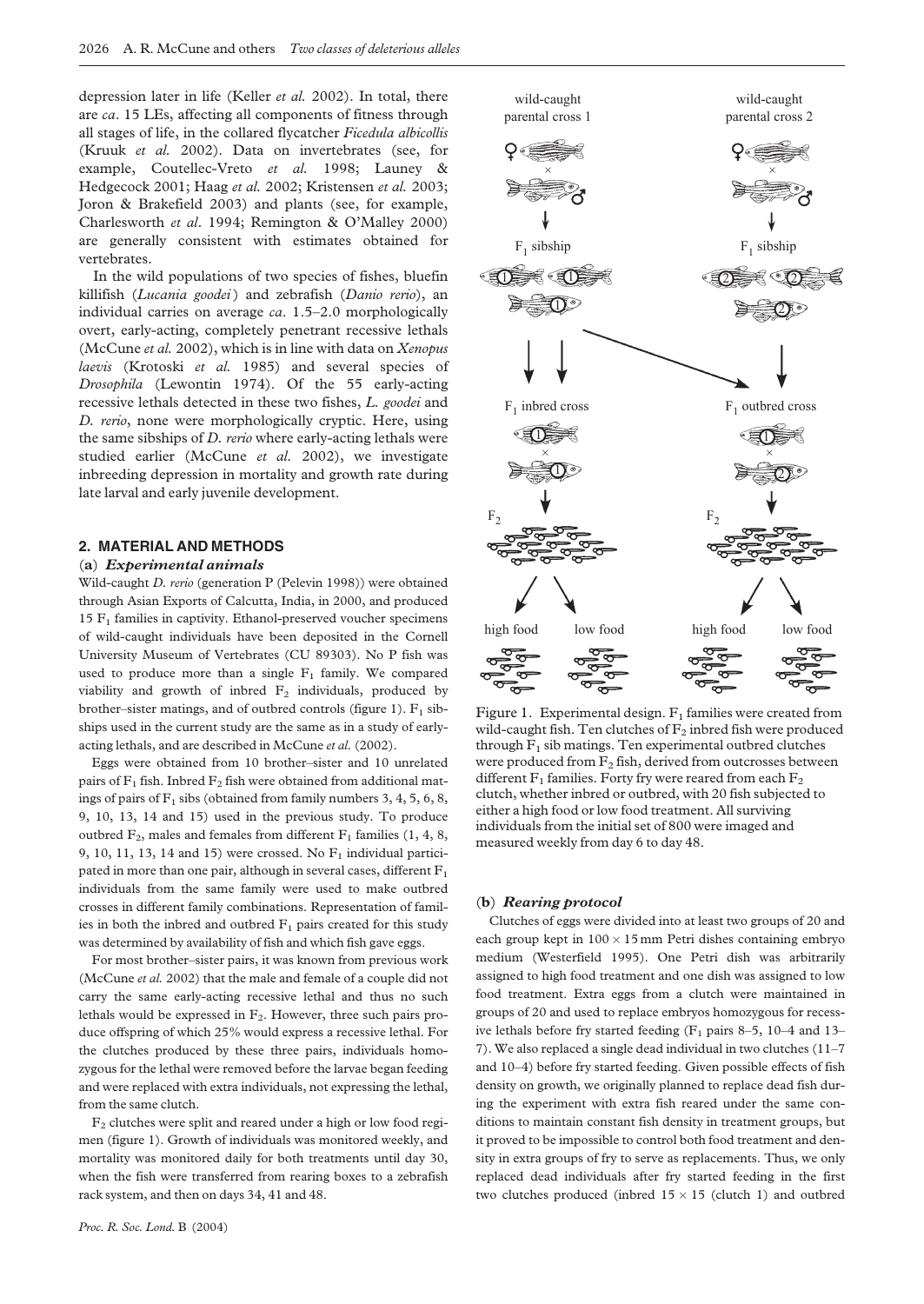<span id="page-2-0"></span> $15 \times 4$ ). Given the likely possibility that food density (and thus amount of food locally available to an individual) rather than simply the absolute amount of food was an important factor determining food availability to individuals, the volume of water was standardized throughout the experiment. On day 6, the fry in each Petri dish were transferred to a 21 plastic box containing 0.51 water, with the volume of water being increased to 1 l on day 9. On a daily basis, leftover food (from both treatments) was removed from the bottoms of boxes by suction and all but 200 ml of water in each box was replaced with clean water. Fry were transferred to clean boxes on days 13 and 20. On day 30, fry were moved to a 2.7 l plastic box on a zebrafish rack system made by Aquatic Habitats, Apopka, FL, USA. Once on the rack, system water was filtered automatically. Excess food continued to be removed daily from containers of fish receiving both treatments. All fish of all developmental stages were reared and maintained at 28.5 °C and kept on a 13L: 11D cycle.

### (c) Food treatments

Feeding protocols for high and low food treatments were worked out by trial and error on offspring from outcrossed  $F_1$  parents. The high food treatment was selected to maximize growth during the first 14 days. With dried food, feeding larger amounts seemed to depress growth, perhaps because of increased fouling of the water. Low food treatment was chosen to produce an apparent difference in growth from the high food treatment, without resulting in mortality of outbred fry. Inbred fish were not tested on experimental diets before the experiment.

Experimental fish were fed twice daily, starting on day 4, just before the time that the yolk sac of most individuals is depleted. From days 4 to 10, we fed all experimental fish a nutritionally complete dry food, ZM fry feed (Zebrafish Management Ltd., Hampshire, UK) available in graded sizes appropriate for different sized larvae. On days 4 and 5, equal quantities of ZM-000, amounting to the volume covering  $4 \text{ mm}^2$  of the corner of a spatula  $( $0.01 \text{ g}$ ), was given to both high and low treatments. Once$ the fry were transferred to boxes, fry were given weighed measures of food, with the amount of the high food treatment being approximately twice that on low food treatments. Starting on day 9, fry were fed the larger ZM-100. Beginning on day 11, fry were fed increasingly large amounts of brine shrimp. The amount of ZM food given was gradually reduced starting on day 15, and none was given after day 17. Starting on day 30, fish were given flake food for one daily feeding and brine shrimp for the other feeding. The exact feeding and care protocols are detailed in electronic Appendix A.

#### (d) Measurement and morphology

Fish were measured weekly starting on day 6 until day 48. Identities of individual fish were not tracked over sampling dates. To obtain measurements, the fish in each Petri dish or box were anaesthetized in MS-222 (tricaine) as described in Westerfield (1995). Images of individual fish were recorded by using an Optronics Magnafire SP digital camera attached to a Wild M-8 stereomicroscope using transmitted light in addition to oblique lighting from four fibreoptic lights or a ring light. The length of each individual on a particular day was taken using the software, IMAGE PRO PLUS, v. 4.5. In dorsal view, the length of the fish was taken as the distance between the dorsal tip of the snout and the tip of the caudal fin. In lateral view, this length corresponded to the length between the dorsal-most tip of the snout and the most



Figure 2. Representative growth curve for an outbred clutch (sibships  $11 \times 10$ , high food treatment) showing sampling points. Fish were measured weekly starting on day 6, just after fish began to feed. Identities of individual fish were not tracked between sampling dates. Statistical analyses were performed on day 20 to assess early growth effects and day 48 to assess later growth effects. Day 27 was avoided for statistical analyses because around that time the shape of the fish changes so that anaesthetized fish begin to lie on their sides rather than remaining vertical, resulting in possible spurious variation in measurement. Arrows show sampling days subjected to statistical analyses.

posterior extent of the third most dorsal caudal fin ray. Anaesthetized fish up to 20 days were photographed in dorsal view. Fish older than 34 days were photographed in lateral view because by that time, the shape of the fish caused the fish to lie on their sides when anaesthetized. On day 27, fish were mostly imaged in lateral view, although some were sufficiently less developed that they were still imaged in dorsal view.

At the completion of the experiment, stored images were again screened for abnormal morphology. Because 70% of inbred mortality occurred between days 6 and 20, all  $ca. 400$  images of 6 day old fish and all images of ca. 350 surviving 13-day-old fish were reviewed carefully for abnormal morphology. At day 6, the presence of the gas bladder in every individual was verified because most recessive lethals previously discovered (22 out of 26) have involved loss or non-inflation of the gas bladder (McCune & Carlson 2004). Images of 13-day-old fish were screened generally for morphology and particularly for mutant phenotypes known to occur in other members of its family.

## (e) Data analysis

We used the MIXED procedure of SAS (2001) to examine whether food abundance or inbreeding affects size and mortality. As a baseline, fixed effects on size were tested on day 6, just as the fish were beginning to feed. Fixed effects on growth were then tested on day 20, when fish had been feeding for two weeks, to assess effects on early growth, and also at day 48, well into the rapid growth phase and before the slope of the growth curve starts to decline (figure 2). Inbreeding (inbred versus outbred) and food abundance (high versus low) were treated as fixed effects in both the size and mortality models. Family was treated as a random effect.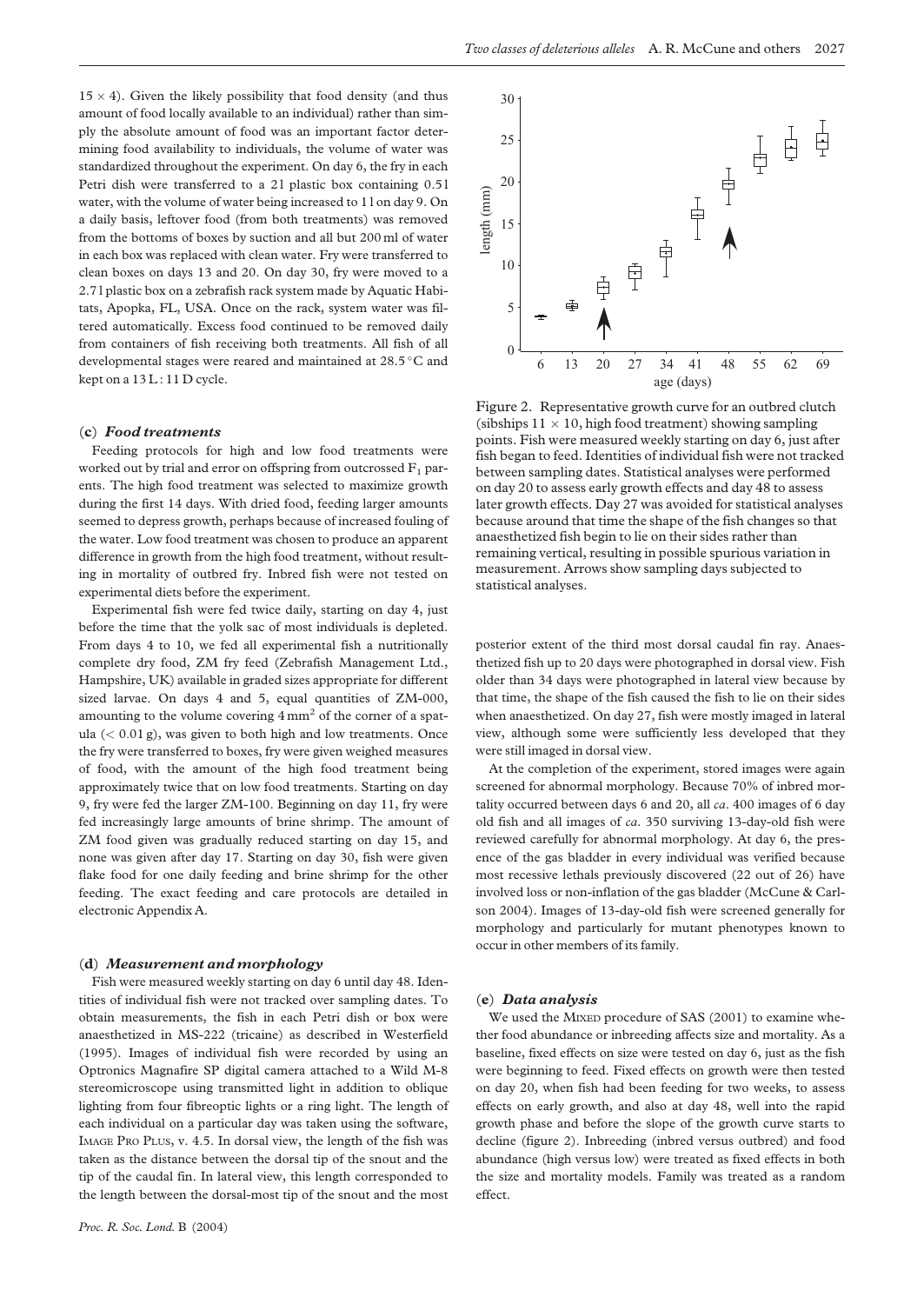Viability data involves binomial variation, as well as the usual sources of variation. Binomial variance scales with the mean as well as sample size, making analyses assuming normally distributed errors inappropriate. In addition, our design involves the use of both fixed effects (level of inbreeding and food level) and random sampling of inbred and outbred families. Proper analyses take both of these complications into account. Consequently, analysis of the viability data was accomplished using a generalized linear mixed model (Littell et al. 1996, ch. 11). This was accomplished using the GLIMMIX macro in SAS, which implements the approach of Wolfinger & O'Connell (1993). This macro iteratively runs the MIXED procedure in SAS on data transformed in the link function appropriate to the data, in our case the logit function. Unfortunately, the variance components estimated by GLIMMIX are on the logit scale, which have no simple relationship to variances on the probability scale that interests us. To obtain among family variances on the probability scale appropriate for estimating the minimum number of factors we used restricted maximum likelihood in the VARCOMP procedure of SAS.

## (f) Number of lethal equivalents

The rate of decline in fitness with inbreeding can be used to estimate the total number of LEs per individual (Morton et al. 1956). The number of LEs is the total number of genetic deaths that would result if all of the alleles in an individual were made homozygous. Some of these deaths are expressed even in an outbred population, and are difficult to measure. Most LEs are expressed only upon inbreeding and can be estimated as twice the rate of increase in mortality with inbreeding. When comparing noninbred individuals with individuals inbred to the same degree,  $F$ , the rate of increase in mortality with inbreeding is

$$
B=-\frac{1}{F}\ln\bigg(\frac{W_{\rm I}}{W_{\rm O}}\bigg),\,
$$

where  $W<sub>O</sub>$  is the fitness of outbred individuals and  $W<sub>I</sub>$  the fitness of inbred individuals. After full-sib mating,  $F = 0.25$ . The number of LEs per genome is 2B.

# (g) Minimal number of factors responsible for inbreeding depression

We estimated  $n$ , the minimum number of partly deleterious factors responsible for late larval–early juvenile mortality from the variance in viability using the approach of Rudan et al. (2003), a generalization of previous work (Mukai et al. 1974; Charlesworth & Hughes 2000). Rudan et al. show that as long as any variance component contributed by the *i*th locus ( $V_{\text{G}i}$ ) is greater than or equal to the inbreeding depression  $(W_i)$  contributed by that locus, then

$$
n \geqslant \frac{\left(\sum_i \delta W_i\right)^2}{\sum_i V_{\text{G}i}} = \frac{\left(\delta W\right)^2}{V_{\text{G}}}.
$$

The dominance variance at the *i*th locus is equal to  $W_i$  (Charlesworth & Hughes 2000). From the data available, we can estimate the total genetic variance among outbred families, which is the sum of additive and dominance genetic variances, and thus fulfils the necessary conditions. We estimated the variance among outbred F<sub>2</sub> families using the VARCOMP procedure in SAS. To do this we took advantage of the fact that the food treatment had no effect on mortality, so that these split broods could be used to estimate the effect of a common rearing environment.

| effect             | num. d.f. denom. d.f. F-value $p > F$ |      |              |
|--------------------|---------------------------------------|------|--------------|
| inbreeding         | 19                                    |      | 20.79 0.0002 |
| food               | 17                                    | 1.74 | 0.20         |
| inbreeding by food | 17                                    | 0.67 | 042          |

# (h) Timing of death as a result of partially deleterious factors

We used a Mann–Whitney U-test to assess whether timing of deaths caused by morphologically drastic recessive lethals differed from timing of deaths as a result of partially deleterious, morphologically cryptic alleles.

## 3. RESULTS

## (a) Morphology

No abnormal morphology was noted in any individual fish during weekly imaging, although each individual fish was anaesthetized, positioned under a dissecting scope and imaged seven times over the course of its development. Subsequent review of nearly 700 images taken on days 6 and 13, revealed no morphological abnormalities visible in dorsal view. In particular, we verified that all individuals had inflated gas bladders, and no individuals expressed phenotypes known to occur in other family members. Aberrant morphologies only visible in lateral view could have been missed in the course of screening of dorsal view images, although such morphologies, unless subtle, would probably have been detected during the earlier process of recording images.

## (b) Mortality

Each of the families in the experiment was reared in two tanks differing in the amount of food furnished to the developing fish. A random sample of inbred and outbred families was studied, so the fixed effects of inbreeding and food levels must be tested against the background of between-family variation.

The first step in our analysis was to compare models that allowed the level of family variance to differ with inbreeding. Parameter estimates of the variance of inbred and outbred families on the logit scale were virtually identical, and the model with different variances had a higher Akaike information criterion (115.8 versus 113.8). Hence, we tested the fixed effects in a model with one family variance parameter.

The results of tests of the fixed effects are shown in table 1. Food had no significant effect on survival, although the least squares means showed that survival was slightly higher in the high food treatment (81% versus 76%). The effect of inbreeding was highly significant, and the least squares means showed a large difference in survival between outbred and inbred families. Mortality of outbred families was only 9% versus 42% for the inbred families [\(figure 3\)](#page-4-0). Inbreeding depression, W, was thus 33% on the probability scale, or a 36% decrease in survival with sib-mating from random mating. There was also no evidence that families responded differently to the food treatment. The error variance was 1.3 times as large as the expected binomial variance, suggesting that there were random tank effects.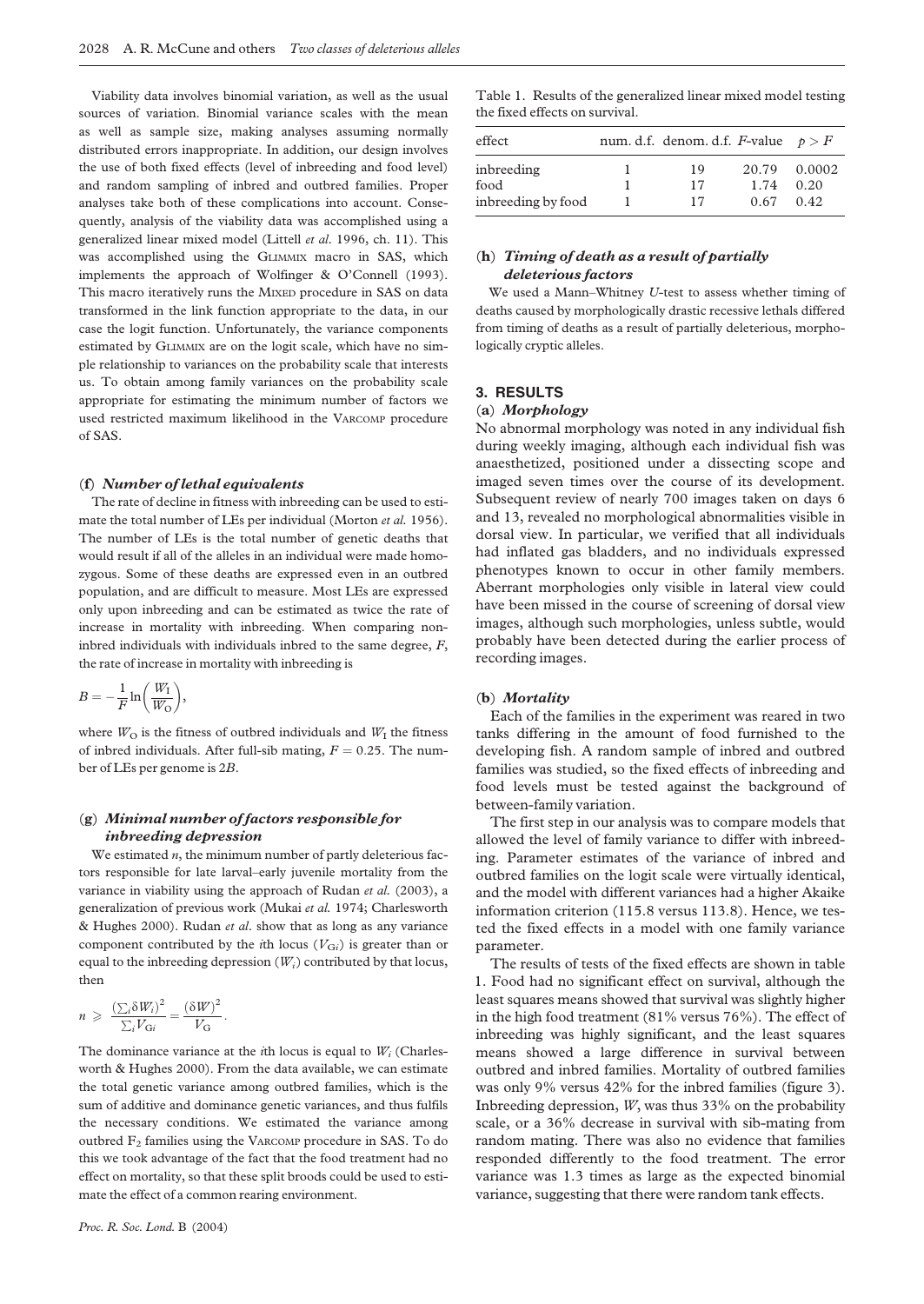| day tested | effect             | num. d.f. | denom. d.f. | <i>F</i> -value | p > F    |
|------------|--------------------|-----------|-------------|-----------------|----------|
| day 20     | inbreeding         |           | 18          | 5.98            | 0.025    |
|            | food               |           | 644         | 10.47           | 0.0013   |
|            | inbreeding by food |           | 644         | 1.21            | 0.27     |
| day 48     | inbreeding         |           | 18          | 0.23            | 0.64     |
|            | food               |           | 571         | 15.83           | < 0.0001 |
|            | inbreeding by food |           | 571         | 0.06            | 0.81     |

<span id="page-4-0"></span>Table 2. Results of the mixed model analysis of fixed effects on size at days 20 and 48.



Figure 3. Box and whisker plot for mortality data at day 48. Boxes show 50% of the data, whiskers give the range, a plus symbol denotes the mean, and the horizontal line within the box, the median. Note that inbred clutches sustained ca. 42% mortality, whereas outbred clutches suffered ca. 9% mortality.

From these data, we estimate that the number of LEs per zygote is 3.6. If there is genetic variance within the outbred population for survival, this is a slight underestimate of the true impact of genetic variation on survival.

# (c) Minimal number of factors responsible for inbreeding depression in viability

As described above, the minimal number of factors contributing to inbreeding depression can be estimated. Although we cannot directly estimate the dominance variance in our design, we can estimate the total genetic variance among families. The lack of significant food effects on survival allowed us to estimate the variance in survival among families after tank effects are removed. On the original viability scale, the variance among outbred families was  $V_G = 0.0064$ . Generalized mixed model analysis showed that the variance among outbred families was not quite significant ( $p = 0.088$ ), suggesting that this estimate is not very precise. Our estimate of the minimal number of partly recessive factors affecting viability in the population is

$$
n \geqslant \frac{(0.33)^2}{0.0064} = 17.0.
$$

Because the total genetic variance is larger than the dominance variance, this already minimal estimate is further biased downwards.

#### Proc. R. Soc. Lond. B (2004)

#### (d) Growth

At the beginning of the experiment (day 6), there was significant variation among families in size  $(0.015 \pm$ 0:005), but no significant size differences among treatments (data not shown). Consequently, we assumed that the sizes of fish primarily reflected their growth rate over the course of the experiment. Tests of the fixed effects on size on two dates, reflecting two phases of growth ([figure](#page-2-0) [2](#page-2-0)), is shown in table 2. On both dates, there was highly significant variance in size among families. However, despite the non-independence of testing the same fish on these two dates, there is a change in the significance of the inbreeding effect reflecting a consistent trend in the data. At first, inbred fish grew more slowly than outbred fish; the proportional difference in sizes increased from 0.0% on day 6, up to day 20, when inbred fish were 10.8% smaller than outbred fish ([figure 4\)](#page-5-0). Subsequently, this proportional difference decreased until inbred fish were only 1.8% smaller on day 48 ([figure 4\)](#page-5-0). The relatively rapid growth of inbreds between days 20–48 may reflect the decreased density of inbred fish owing to mortality. The food treatment had a highly significant effect on final size, but the differences were small throughout the experiment. Low food fish were only 2.9% smaller at the end of the experiment than in the high food treatment.

# (e) Timing of death as a result of partly deleterious factors

Deaths as a result of partly deleterious, morphologically cryptic alleles occurred later than deaths caused by morphologically drastic recessive lethals (medians of day 16 and day 9, respectively; [figure 5\)](#page-6-0). This difference was highly significant (Mann–Whitney  $U_{214,1088} = 23825$ ,  $p < 0.0001$ ).

## 4. DISCUSSION

Our data demonstrate that, on top of ca. 1.5 early-acting, morphologically overt, completely penetrant recessive lethals per zygote (McCune et al. 2002), natural D. rerio are heterozygous for many other recessive deleterious alleles. These alleles cause substantial inbreeding depression of late larval and early juvenile viability. The increase of identity by descent from 0% to 25% leads to a 33% increase in mortality, from 9% in outbred fish to 42% in offspring from brother–sister mating. Mortality was the same under both food densities used in our experiments. Low food density was established by trial and error as the lowest food density which still does not increase mortality of outbred fish; apparently, this difference in food density does not affect inbreds, either.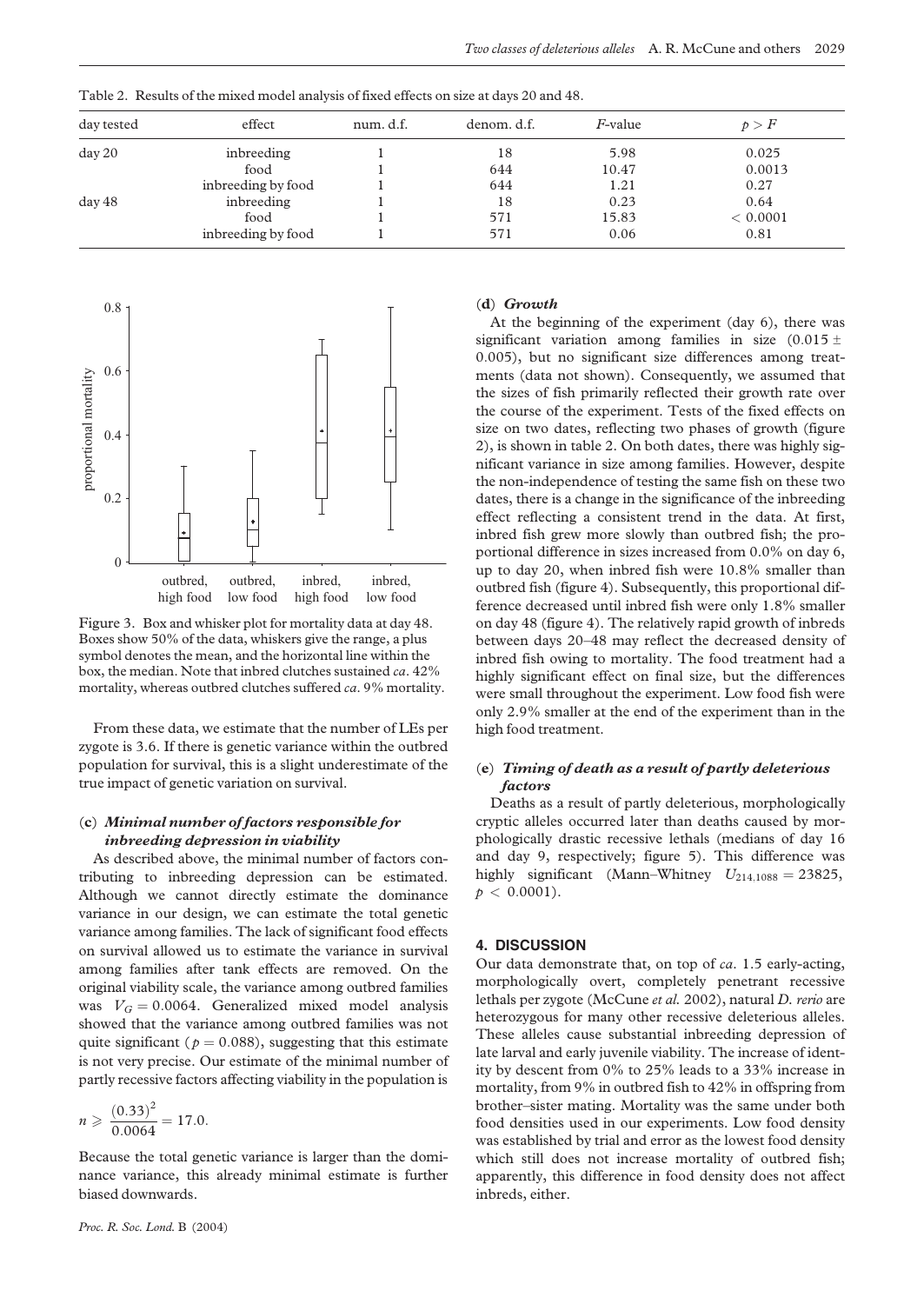<span id="page-5-0"></span>

Figure 4. Box and whisker plots of length data for  $(a)$  20 day fish, and (b) 48 day fish. The box represents 50% of the data, and whiskers show the range. The horizontal line within the box shows the median, whereas the plus symbol marks the mean. The numbers below the plots give the number of fish alive from the original 200 measured in that group on a given day. Note the higher mortality in inbred clutches on both days 20 and 48. As a result of this higher mortality, inbred fish were reared at a lower density during the latter part of the experiment.

However, food density affected growth rate (figure 4). The higher mortality of inbred fish leaves inbred survivors to grow under lower densities, which may have facilitated their subsequent growth, thus masking inbreeding depression in the growth rate. Initially, inbred fish grew slower than outbred fish (figure 4). At day 20, the average inbred fish was 10.8% shorter than an outbred one ( $p = 0.025$ ). After this, fish density in tanks with inbred fish was substantially reduced (figure 4) and by day 48, the average inbred fish was only 1.8% shorter than an outbred one ( $p < 0.64$ ).

Quantitatively, the observed inbreeding depression in viability implies 3.6 LEs of heterozygous recessive deleterious alleles which cause late larval and early juvenile mortality, per wild-caught individual. This number, based only on the genetic damage expressed upon inbreeding, B, is an underestimate, because the exact number should also include the component of genetic damage expressed in the outbred population (Morton et al. 1956). However, because mortality of outbred controls was only 9%, and some part of this background mortality must be environmental, the underestimation cannot be large. It is likely that in more stressful or complex environments, a larger number of LEs would be revealed (Jimenez et al. 1994; Kondrashov & Houle 1994; Keller & Waller 2002; Joron & Brakefield 2003).

Analysis of variance demonstrates that 20  $F_1$  fish from which the 10  $F_1$  brother–sister pairs were formed carry at least 17 different alleles that cause mortality in inbred offspring. Probably the real number is much higher. Indeed, all early-acting lethals detected previously in the parental fish (McCune et al. 2002) were unique, implying a high effective number of the wild source population. If later-acting deleterious alleles are also unique, 3.6 LEs per individual imply 72 different alleles. Even this may be an underestimation, because some later-acting alleles are probably not completely penetrant, i.e. do not always kill even homozygous individuals.

Taking into account early-acting lethals described in our earlier study, we conclude that in wild D. rerio, there are five LEs of deleterious alleles per zygote affecting viability at all stages before adulthood. This figure is in general agreement with estimates for humans and other vertebrates (see  $\S$  1), although exact comparison of data obtained by different authors is often impossible because (i) fitness was assayed under very different conditions, and (ii) different parts of the individual's life were studied. Obviously, it is difficult to study alleles which cause early prenatal mortality in mammals (see Shull & Neel 1972; Hussain 1998a; Kasarskis et al. 1998). By contrast, such alleles are easier to assay in fish and amphibians with transparent eggs. Very high estimates of the number of LEs in some birds (see Keller et al. 2002; Kruuk et al. 2002) were obtained in nature and include deleterious alleles affecting all the stages of life.

The most salient feature of late larval and early juvenile mortality of inbred fish is that it is morphologically cryptic. Not a single case of repeated morphological abnormality in dying individuals was observed (using  $2.4 \times$  to  $25 \times$  stereoscopic magnification) in this study, although a more careful scrutiny and behavioural study might reveal subtle abnormalities. Deleterious alleles that affect later stages of life (fecundity and longevity) are also likely to be morphologically cryptic (Slate et al. 2000). By contrast, embryonic and early larval mortality in D. rerio is always accompanied by abnormal morphology (McCune et al. 2002). Not a single one out of 55 early-acting lethals was morphologically cryptic, and most of them are apparently completely penetrant, i.e. always cause death of homozygous individuals. Thus, recessive deleterious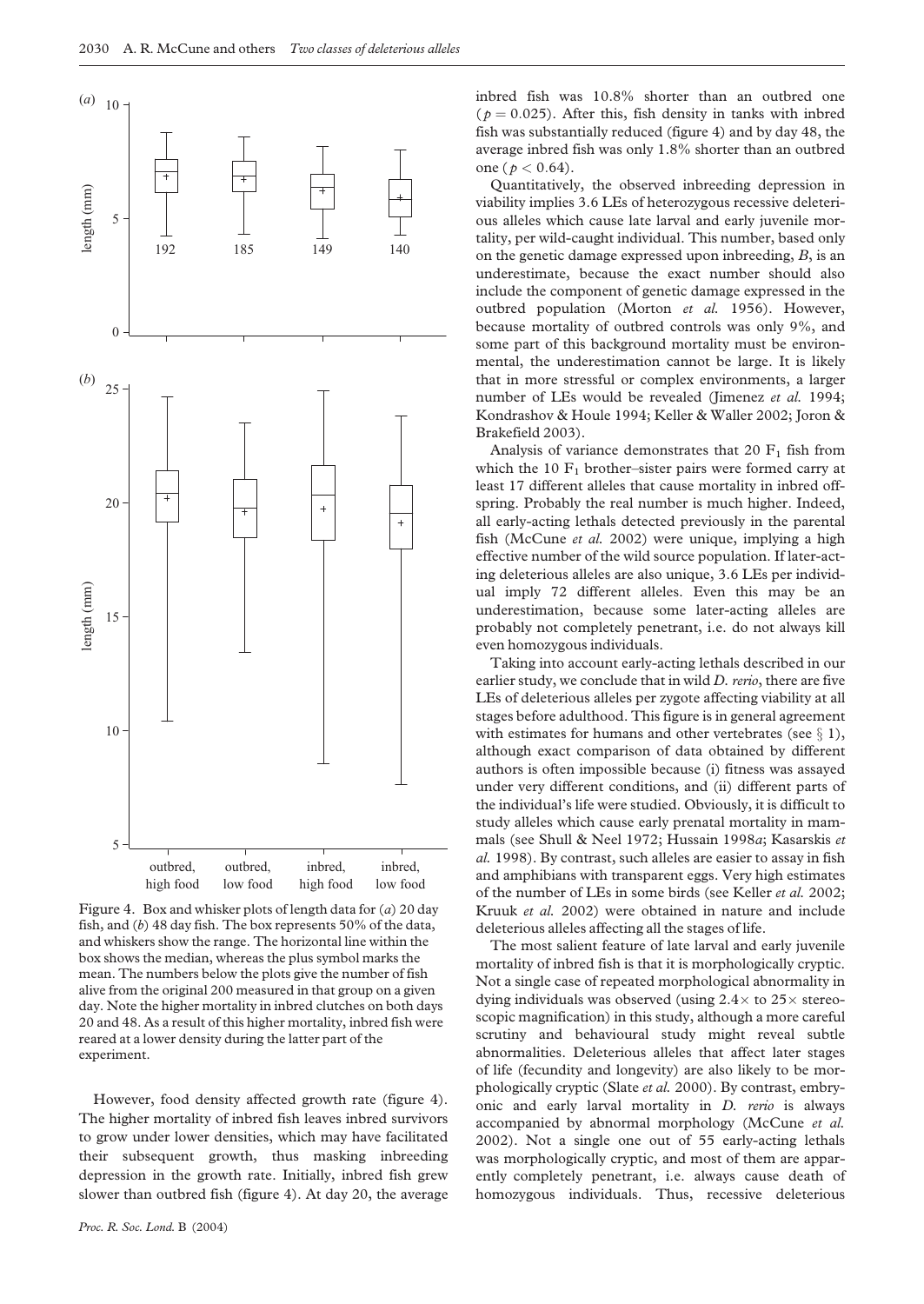<span id="page-6-0"></span>

Figure 5. Age at death. Open bars show deaths of individuals homozygous for morphologically drastic, lethal recessives. Grey bars show deaths of inbred individuals not homozygous for recessive lethals; these deaths are presumably a result of the combined effects of multiple, morphologically cryptic, slightly deleterious alleles. Mortality data were recorded daily, up to day 30, and from then, on measurement sampling on days 34, 41 and 48. Day of death is earlier for individuals carrying drastic recessive lethals (Mann–Whitney  $U_{214,1088} = 23825, p < 0.0001$ ).

Table 3. Contrasting features of the two classes of deleterious alleles.

| class 1                 | class 2                 |  |  |
|-------------------------|-------------------------|--|--|
| early acting            | later acting            |  |  |
| morphologically overt   | morphologically cryptic |  |  |
| completely penetrant    | incompletely penetrant  |  |  |
| in homozygotes (lethal) | even in homozygotes     |  |  |
| strongly recessive      | partly dominant         |  |  |

alleles in a natural population of  $D$ . rerio can be split into two rather distinct classes.

Extensive data on Drosophila melanogaster also reveal two distinct classes of naturally occurring deleterious alleles, which can be either recessively lethal (completely penetrant in homozygotes) or only slightly deleterious (low penetrance even in homozygotes), with rather few alleles with intermediate impacts on fitness (Timofeeff-Ressovsky 1935; Mukai et al. 1972; Lewontin 1974; Crow 1979). Most recessive lethals in Drosophila act during development, and imago lethals are very rare (see Hadorn 1961, p. 155). Later-acting deleterious alleles in flies are usually morphologically cryptic and mild (Timofeeff-Ressovsky 1935; Mukai et al. 1972). Lethals in Drosophila are much more recessive than mild alleles (Crow 1979).

It is very plausible that deleterious alleles in D. melanogaster and in *D. rerio* are subdivided into the same two classes. Combining what is known for these two species, we arrive at the list of features of these classes shown in table 3.

Of course, it would be desirable to study all these features in one species. In *Drosophila*, systematic data on morphological effects, if any, of naturally occurring recessive lethals are needed. So far, we only know that many recessive lethals in Drosophila cause clear-cut phenotypes (Nusslein-Volhard & Wieschaus 1980). In D. rerio, it is necessary to estimate, in addition to the number of LEs, the

actual number of later-acting alleles per zygote, which, presumably, will demonstrate that many such alleles are mild. Such an estimate will require larger samples and more precise data on variance (Charlesworth & Hughes 2000; Rudan et al. 2003) than those obtained in our study. These data can also reveal heterozygous effects of later-acting deleterious alleles. However, we already know that earlyacting lethals in D. rerio are strongly recessive: mortality was low among morphologically normal individuals even in those crosses where 2 out of 3 of such individuals must be heterogygous by a lethal (McCune et al. 2002). By contrast, later mortality of outbred controls was 9%, although a part of it was probably environmental.

The two classes of deleterious alleles may be a universal feature of all animals, or even all multicellular organisms. So far, only fragmentary data support this hypothesis. In particular, deleterious effects of inbreeding in humans are associated with obvious morphological phenotypes only in a few cases (Stoll et al. 1999; Zlotogora et al. 2003). Comprehensive analysis of the properties of spontaneous deleterious alleles may shed light on many genetic aspects of individual development.

We thank R. Carlson, C. Hoffman, K. Smith and S. Williams for unfailing and dedicated care of the fish used in this study. Wild-caught fish from India were provided by D. Nopany. We are grateful to M. Shulman and D. Winkler for discussion. The work was supported by a research grant from the National Science Foundation (DEB 9981445 to A.R.M.).

## **REFERENCES**

- Bittles, A. H. & Neel, J. V. 1994 The costs of human inbreeding and their implications for variations at the DNA level. Nature Genet. 8, 117–121.
- Chakraborty, R. & Chakravarti, A. 1977 On consanguineous marriages and the genetic load. Hum. Genet. 36, 47–54.
- Charlesworth, B. & Charlesworth, D. 1999 The genetic basis of inbreeding depression. Genet. Res. 74, 329–340.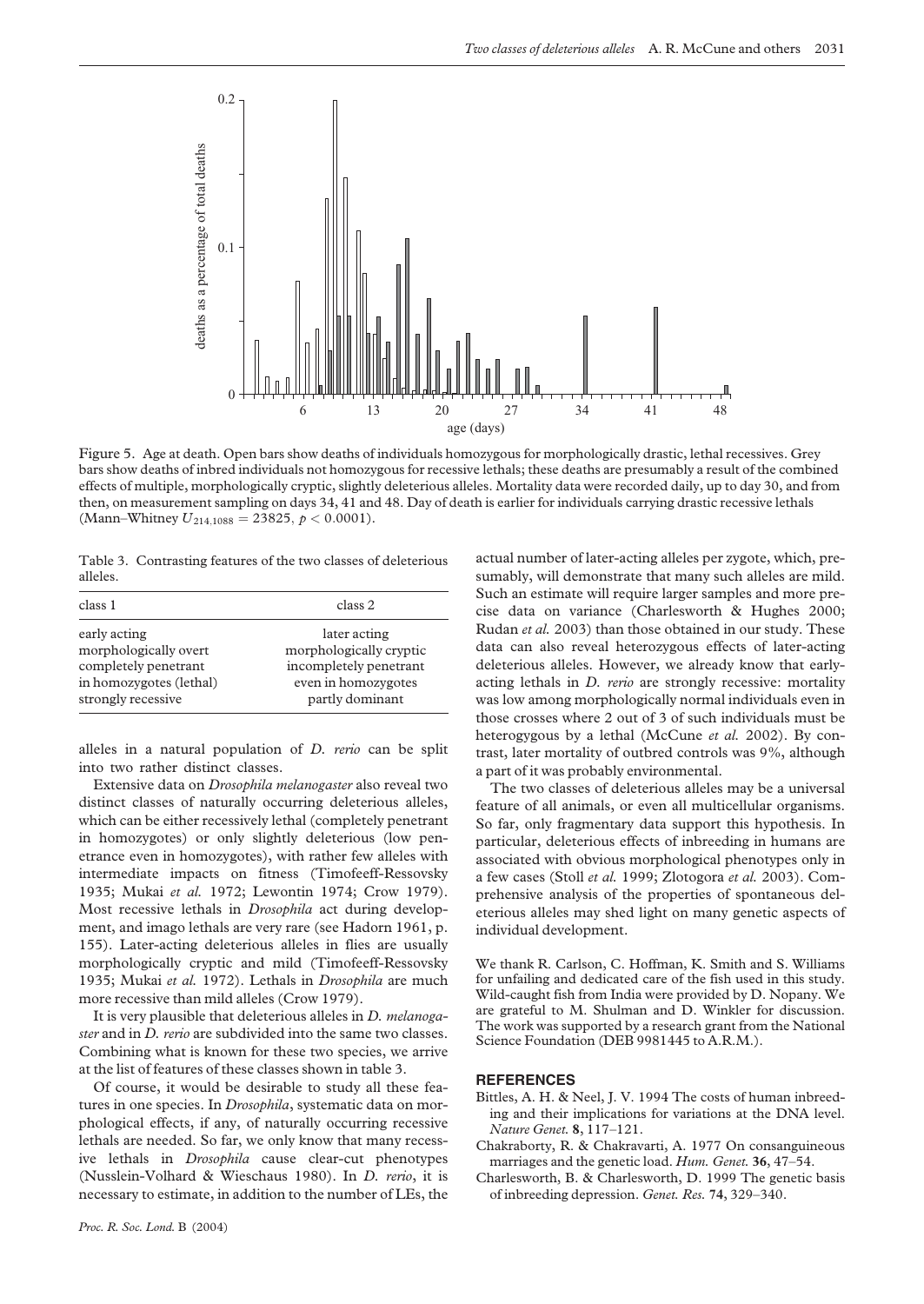- Charlesworth, B. & Hughes, A. K. 2000 The maintenance of genetic variation in life-history traits. In Evolutionary genetics: from molecules to morphology (ed. R. S. Singh & C. B. Krimbas), pp. 369–392. Cambridge University Press.
- Charlesworth, D. & Charlesworth, B. 1987 Inbreeding depression and its evolutionary consequences. A. Rev. Ecol. Syst. 18, 237–268.
- Charlesworth, D., Lyons, E. E. & Litchfield, L. B. 1994 Inbreeding depression in two highly inbreeding populations of Leavenworthia. Proc. R. Soc. Lond. B 258, 209–214.
- Coutellec-Vreto, M.-A., Jarne, P., Guiller, A., Madec, L. & Daguzan, J. 1998 Inbreeding and fitness in the freshwater snail *Lymnaea peregra*: an evaluation over two generations of self-fertilization. Evolution 52, 1635-1647.
- Crow, J. F. 1979 Minor viability mutants in Drosophila. Genetics 92(Suppl.), s165–s172.
- Crow, J. F. & Simmons, M. J. 1983 The mutation load in Drosophila. In The genetics and biology of Drosophila (ed. M. Ashburner, H. L. Carson & N. J. Thompson), pp. 1–35. New York: Academic.
- Deng, H. W. & Lynch, M. 1996 Estimation of deleteriousmutation parameters in natural populations. Genetics 144, 349–360.
- Duarte, L. C., Bouteiller, C., Fontanillas, P., Petit, E. & Perrin, N. 2003 Inbreeding in the greater white-toothed shrew, Crocidura russula. Evolution 57, 638–645.
- Haag, C. R., Hottinger, J. W., Riek, M. & Ebert, D. 2002 Strong inbreeding depression in a Daphnia metapopulation. Evolution 56, 518–526.
- Hadorn, E. 1961 Developmental genetics and lethal factors. London: Methuen.
- Hussain, R. 1998a The role of consanguinity and inbreeding as a determinant of spontaneous abortion in Karachi, Pakistan. Ann. Hum. Genet. 62, 147–157.
- Hussain, R. 1998b The impact of consanguinity and inbreeding on perinatal mortality in Karachi, Pakistan. Paediatr. Perinat. Epidemiol. 12, 370–382.
- Jimenez, J., Hughes, K. A., Alaks, G., Graham, L. & Lacy, R. C. 1994 An experimental study of inbreeding depression in a natural habitat. Science 265, 271–273.
- Jorde, L. B. 2001 Consanguinity and prereproductive mortality in the Utah Mormon population. Hum. Heredity 52, 61-65.
- Joron, M. & Brakefield, P. M. 2003 Captivity masks inbreeding effects on male success in butterflies. Nature 424, 191–194.
- Kalinowski, S. T. & Hedrick, P. W. 2001 Inbreeding depression in captive bighorn sheep. Anim. Conserv. 4, 319–324.
- Kasarskis, A., Manova, K. & Anderson, K. V. 1998 A phenotype-based screen for embryonic lethal mutations in the mouse. Proc. Natl Acad. Sci. USA 95, 7485–7490.
- Keller, L. F. 1998 Inbreeding and its fitness effects in an insular population of song sparrows (Melospiza melodia). Evolution 52, 240–250.
- Keller, L. F. & Waller, D. M. 2002 Inbreeding effects in wild populations. Trends Ecol. Evol. 17, 230–241.
- Keller, L. F., Grant, P. R., Grant, B. R. & Petren, K. 2002 Environmental conditions affect the magnitude of inbreeding depression in survival of Darwin's finches. Evolution 56, 1229–1239.
- Khoury, M. J., Cohen, B. H., Newill, C. A., Bias, W. & McKusick, V. A. 1987 Inbreeding and prereproductive mortality in the Old Order Amish. II. Genealogic epidemiology of prereproductive mortality. Am. J. Epidemiol. 125, 462-472.
- Kondrashov, A. S. & Houle, D. 1994 Genotype–environment interactions and the estimation of the genomic mutation rate in Drosophila melanogaster. Proc. R. Soc. Lond. B 258, 221–227.
- Kristensen, T. N., Dahlgaard, J. & Loeschcke, V. 2003 Effects of inbreeding and environmental stress on fitness: using Drosophila buzzatii as a model organism. Conserv. Genet. 4, 453–465.
- Krotoski, D. M., Reinschmidt, D. C. & Tompkins, R. 1985 Developmental mutants isolated from wild-caught Xenopus laevis bygynogenesis and inbreeding. J. Exp. Zool. 233, 443-449.
- Kruuk, L. E. B., Sheldon, B. C. & Merilä, J. 2002 Severe inbreeding depression in collared flycatchers (Ficedula albicollis). Proc. R. Soc. Lond. B 269, 1581–1589. (doi:10.1098/ rspb.2002.2049)
- Launey, S. & Hedgecock, D. 2001 High genetic load in the Pacific oyster Crassostrea gigas. Genetics 159, 255–265.
- Lee, J. K., Lascoux, M. & Nordheim, E. V. 1996 Number of lethal equivalents in human populations: how good are previous estimates? Heredity 77, 209–216.
- Lewontin, R. C. 1974 Genetic basis of evolutionary change. New York: Columbia University Press.
- Littell, R. C., Miliken, G. A., Stroup, W. W. & Wolfinger, R. D. 1996 SAS system for mixed models. Cary, NC: SAS Institute.
- McCune, A. R., Fuller, R. C., Aquilina, A. A., Dawley, R. M., Fadool, J. M., Houle, D., Travis, J. & Kondrashov, A. S. 2002 A low genomic number of recessive lethals in natural populations of bluefin killifish and zebrafish. Science 296, 2398–2401.
- McCune, A. R. & Carlson, R. C. 2004 Twenty ways to lose your bladder: common natural mutants in zebrafish and widespread convergence of swimbladder loss among teleost fishes. Evol. Dev. 6, 246–259.
- Macklon, N. S., Geraedts, J. P. & Fauser, B. C. 2002 Conception to ongoing pregnancy: the 'black box' of early pregnancy loss. Hum. Reprod. Update 8, 333-343.
- Meagher, S., Penn, D. J. & Potts, W. K. 2000 Male–male competition magnifies inbreeding depression in wild house mice. Proc. Natl Acad. Sci. USA 97, 3324–3329.
- Morton, N. E., Crow, J. F. & Muller, H. J. 1956 An estimate of the mutational damage in man from data on consanguineous marriages. Proc. Natl Acad. Sci. USA 42, 855-863.
- Mukai, T., Chigusa, S. I., Mettler, L. E. & Crow, J. F. 1972 Mutation rate and dominance of genes affecting viability in Drosophila melanogaster. Genetics 72, 335–355.
- Mukai, T., Cardellino, R., Watanabe, T. K. & Crow, J. F. 1974 The genetic variance for viability and its components in a local population of Drosophila melanogaster. Genetics 78, 1195–1208.
- Nusslein-Volhard, C. & Wieschaus, E. 1980 Mutations affecting segment number and polarity in Drosophila. Nature 287, 795–801.
- Ober, C., Hyslop, T. & Hauck, W. W. 1999 Inbreeding effects on fertility in humans: evidence for reproductive compensation. Am. 7. Hum. Genet. 64, 225-231.
- Pelevin, V. O. 1998 Generation P. Moscow: Vagrius.
- Remington, D. L. & O'Malley, D. M. 2000 Whole-genome characterization of embryonic stage inbreeding depression in a selfed loblolly pine family. Genetics 155, 337–348.
- Revazov, A. A. 1983 Population genetics of the inhabitants of the European northern RSFSR. VI. The dynamics of the genetic load. Genetika 19, 1560–1565.
- Revazov, A. A., Ginter, E. K., Asanov, A. I., Gar'kavtseva, R. F. & Turaeva, S. M. 1984 Medico-genetic study of the population of Turkmenia. V. A population and demographic description of the Nokhur isolate. Genetika 20, 1542–1548.
- Roff, D. A. 2002 Inbreeding depression: tests of the overdominance and partial dominance hypotheses. Evolution 56, 768–775.
- Rudan, I., Smolej-Narancic, N., Campbell, H., Carrothers, A., Wright, A., Janicijevis, B. & Rudan, P. 2003 Inbreeding and the genetic complexity of human hypertension. Genetics 163, 1011–1021.